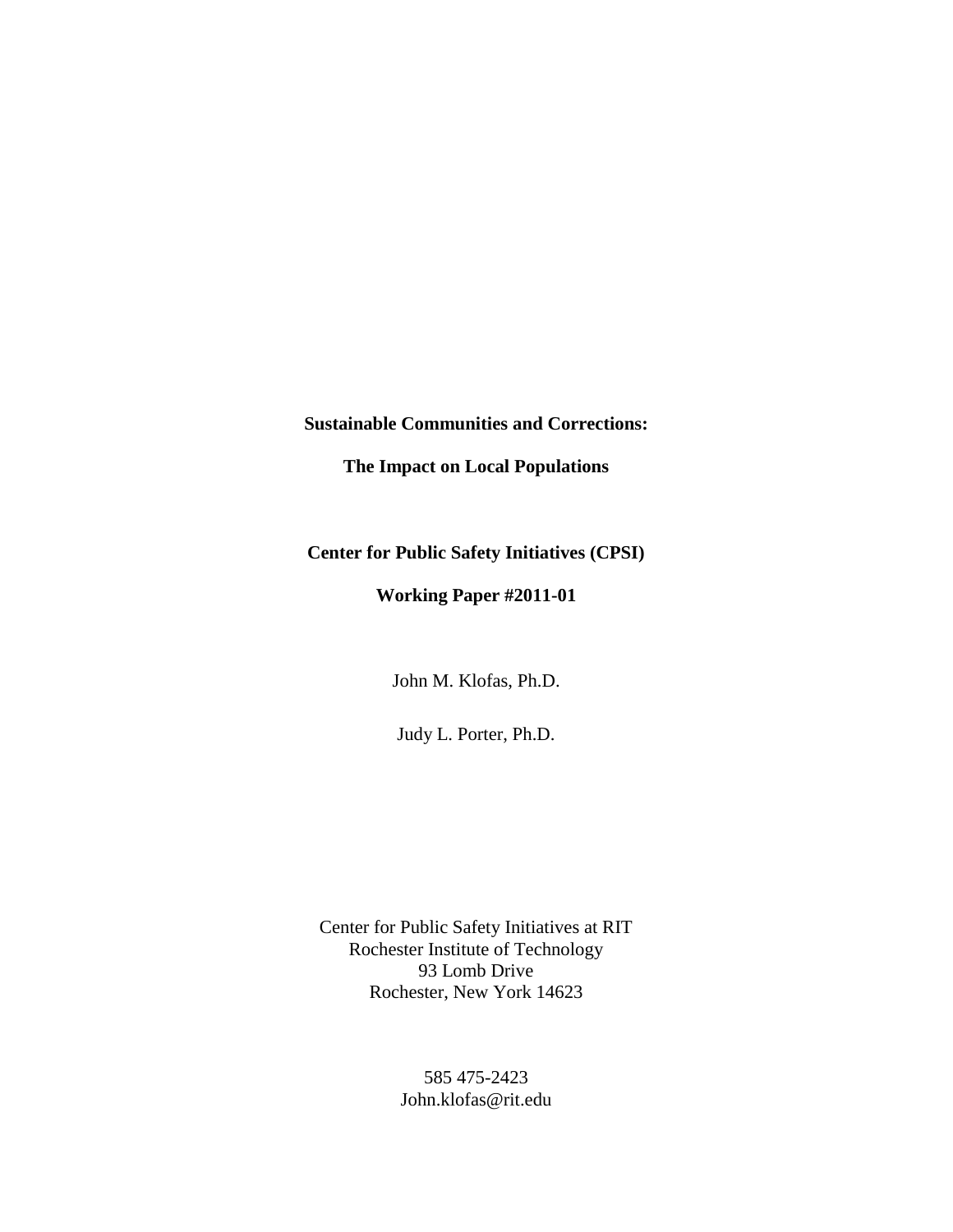# **Sustainable Communities and Corrections:**

**The Impact on Local Populations** 

# Abstract

The concept of sustainable communities has provided a context for policy analysis in a wide variety of areas. It has not, however, found wide application in criminal justice. This paper will examine corrections, including imprisonment, from the perspective of community sustainability. An analysis of incarceration levels and the concentration of parolees and probationers in a northeastern city is used to examine this idea. Data reveal high concentrations of corrections populations in high crime neighborhoods. Census data also show declines in populations of young men and over all declines in parenting aged adults in the same neighborhoods. The data suggest that corrections policy and incarceration in particular has been harmful to sustainability in urban poor neighborhoods. The patterns found are inconsistent with contemporary views on desirable social structure and neighborhood efficacy. With growing interest in areas such as reentry and mass incarceration, sustainability may provide a useful context for analyses in criminal justice.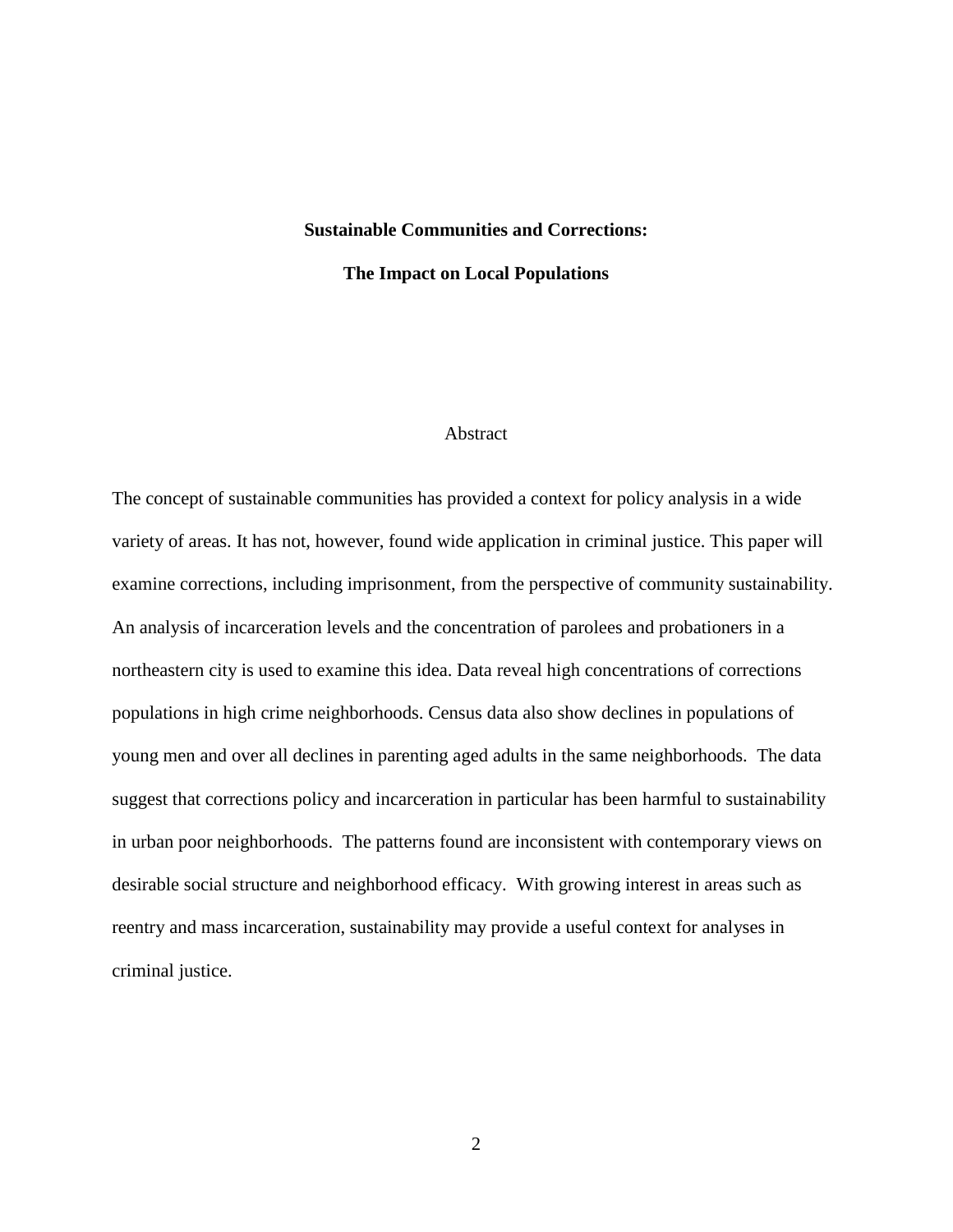#### **Sustainable Communities and Corrections:**

# **The Impact on Local Populations**

The concept of sustainability has found application across a wide range of fields but its potential utility has received little attention in criminal justice. In early discussions of sustainability the inclusion of the social sciences was largely limited to the view that the policy process needed to be understood and considered by those studying the environment. As it has been extended, those interested in sustainable development and sustainable communities have come to understand that a broad set of social factors and their underlying policies have implications for the environment. Thus ecological sustainability could not be independent from social sustainability. Income distribution, democracy, and human rights have become part of a legitimate discourse on sustainability. Perhaps in its most advanced form of that argument some have suggested that concern with sustainability has spawned a "global humanitarian movement which is restoring grace, justice and beauty to the world" (Hawken, 2007). That may go further than many analysts are comfortable with, but general concern for social factors has been widely embraced.

The chart below identifies one set of variables associated with sustainable communities and provides examples of positive and negative contributions to that end.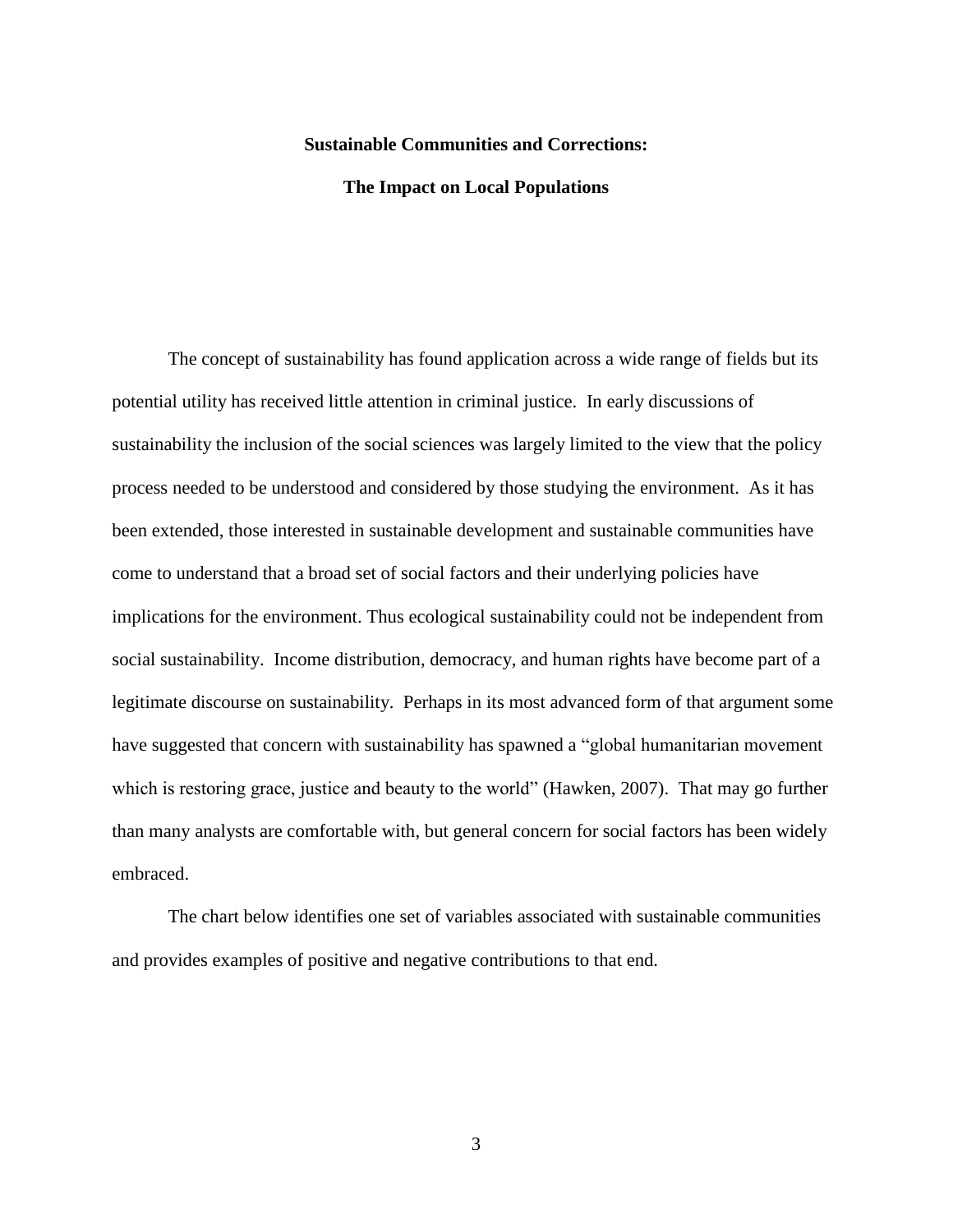| Table 1: Features of Sustainable and Unsustainable Communities |                                                                                                                                                                     |                                                                                                                                                                                                                                     |  |  |  |  |  |  |
|----------------------------------------------------------------|---------------------------------------------------------------------------------------------------------------------------------------------------------------------|-------------------------------------------------------------------------------------------------------------------------------------------------------------------------------------------------------------------------------------|--|--|--|--|--|--|
| Criteria                                                       | A Sustainable Community                                                                                                                                             | An Unsustainable Community                                                                                                                                                                                                          |  |  |  |  |  |  |
|                                                                |                                                                                                                                                                     |                                                                                                                                                                                                                                     |  |  |  |  |  |  |
| Economic Growth                                                | A strong stable economic base and a<br>broad range of workers                                                                                                       | Domination by dependent forms of<br>development, few employment<br>opportunities, insecure, short term jobs,<br>vulnerable, divisive                                                                                                |  |  |  |  |  |  |
| Citizenship                                                    | Strong social capital as evinced by active<br>residents and communities, politically<br>engaged, volunteerism                                                       | Passive dependent citizens and<br>communities, low community<br>engagement and ownership, low<br>volunteerism and/or social capital                                                                                                 |  |  |  |  |  |  |
| Governance                                                     | Representative and accountable<br>governance as evinced by a balance of<br>top-down visionary politics and bottom-<br>up emphasis on inclusion and<br>participation | Closed, unaccountable government,<br>passive, lack of visionary politics,<br>parochialism                                                                                                                                           |  |  |  |  |  |  |
| <b>Community Characteristics</b>                               | An ethnically and socially balanced<br>community with a range of skills in the<br>workforce, well-populated<br>neighborhoods                                        | Few skills in workforce, separation and<br>segregation, lack of diversity, high levels<br>of physical separation between groups,<br>formal and informal segregation                                                                 |  |  |  |  |  |  |
| <b>Urban Design</b>                                            | Self-contained communities that are able<br>to cater to a range of needs, with<br>accessible public spaces, broad range of<br>amenities, diverse architecture       | Uniform architecture closed, absence of<br>community facilities, sprawling, no<br>sense of community in design,<br>slumlords, vacant buildings, disrepair                                                                           |  |  |  |  |  |  |
| <b>Environmental Dimensions</b>                                | Reuse of brownfield sites, good public<br>transport with minimized transport times<br>to work and shopping                                                          | Expansion into greenfield sites, car<br>dependence, long transport to work and<br>shopping, absence of public transport                                                                                                             |  |  |  |  |  |  |
| Quality of Life                                                | A strong pull for a range of social groups<br>via attractive environments, high quality<br>of life, good public spaces                                              | Low quality of life, strong push for many<br>social groups                                                                                                                                                                          |  |  |  |  |  |  |
| Identify, belonging and<br>safety                              | A sense of community identity and<br>belonging, tolerance and respect between<br>diverse groups, low levels of antisocial<br>behavior and crime                     | Lack of local culture or development of<br>anti-social subculture, no ownership of<br>public spaces, intolerance between<br>groups, divided local politics, high levels<br>of crime, disorder and fear<br>(adapted from Raco, 2007) |  |  |  |  |  |  |

This paper will explore the value of the concept of sustainability for understanding and discussing the implications of corrections policy. To accomplish this we will provide an example in an analysis of one community affected by issues of corrections and prisoner reentry.

Scholars interested in sustainability warn against what they describe as "the ever narrowing focus of researchers" (Daly & Cobb, 1994, p. 363), and call for attention to broad questions regarding sustainability and for the greater use of complex multidisciplinary models. In terms of criminology and criminal justice, attention to sustainability would certainly mean focusing on the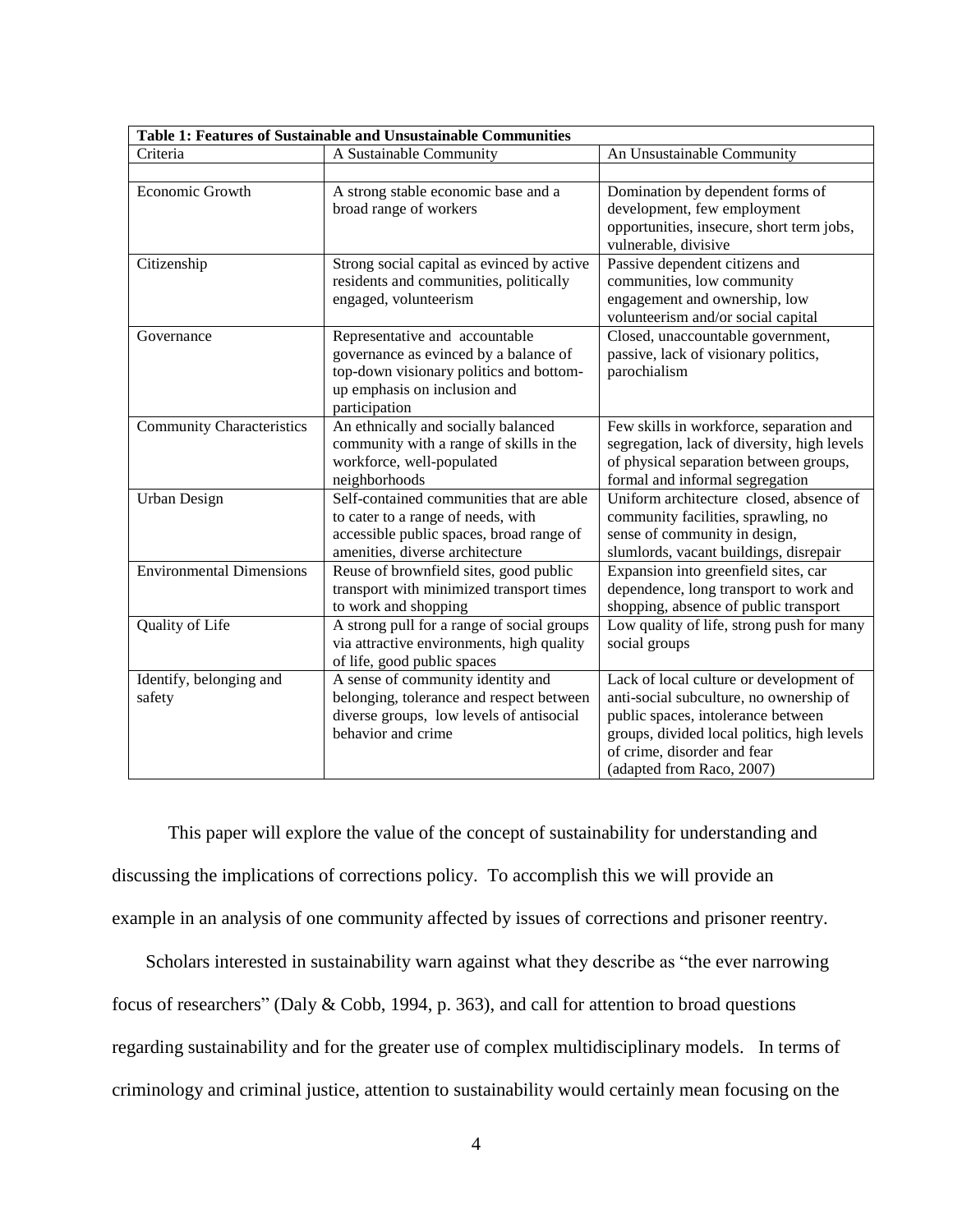implications of crime and crime policy for the health of geographically and demographically defined communities. In that context the impact of corrections is certainly germane, yet there is only a small volume of research which directly addresses questions of community sustainability and corrections. Few criminology and criminal justice researchers have tried to measure the impact of corrections practices on communities and still fewer have addressed the possibility that some practices may have negative consequences at the community level. The vast body of work on deterrence, incapacitation and treatment has focused primarily on impacts on individuals. More rare have been critical appraisals of the effects of corrections practice at other levels.

Only recently have imprisonment and the related topic of prisoner reentry become areas in which significant research has examined the impact of policy on communities. Much of that seems to have been spawned by a 1995 conference held by the Vera Institute to bring together a range of people including academics, private sector funders, legislators and criminal justice professionals to "initiate a conversation…on how increasing rates of incarceration may affect individuals…families and communities (Taylor 1996, p. I)." In papers for the conference, Todd Clear (1996) examines the ways in which imprisonment may actually increase crime in neighborhoods. John Hagan (1996) considers the impact on children of prisoners. Carl Taylor (1996) addresses incarcerated children and Nightengale and Watts (1996) review the economic impact of incarceration. Since the conference at least eight books have been published which address the impact of imprisonment and use the term "mass incarceration" in their title (Weiman, 2004; Jacobson, 2005; Gottschalk, 2006; Useem & Piehl, 2008; Clear 2007; Pager 2009; Herivel & Wright, 2009; Alexander, 2009, Drucker, 2006). The American Academy of Arts and Sciences (2009) also lists "The Challenge of Mass Incarceration in America" as one of its current social policy projects.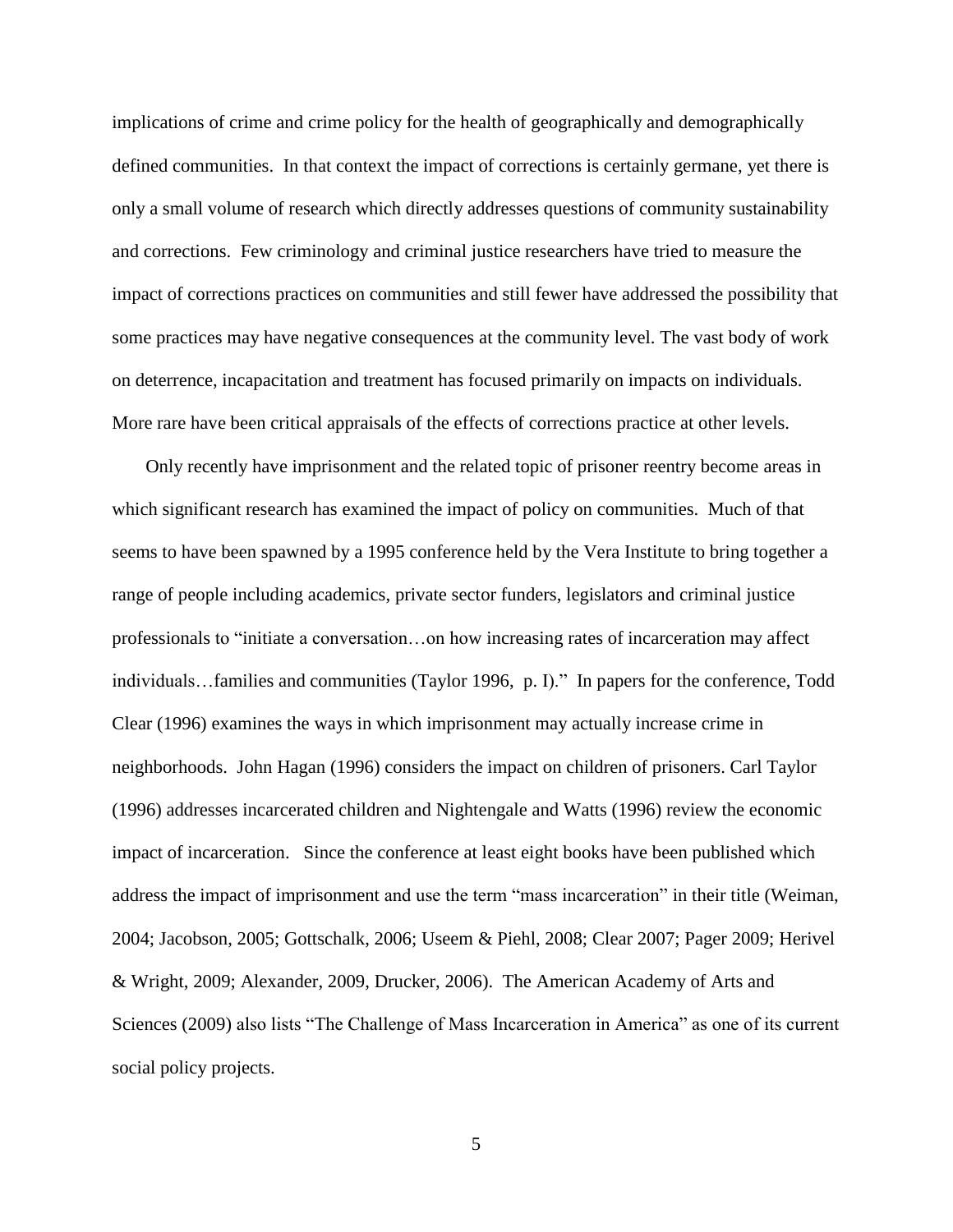The link between crime and incarceration continues to receive attention. Clear's essay was based on earlier research which showed that imprisonment, through "coercive mobility," increased social disorganization in high incarceration communities (Clear, Rose, Waring and Scully, 2003). Further study has indicated that moderate levels of incarceration can lead to reductions in violent crime but that high neighborhood incarceration rates are related to increased violence (Renauer et al., 2006). Clear (2007) brings together much of the research on the impact of prison and provides an analysis of the impact on crime as well as on individuals, families, neighborhoods and communities. His book ends with a call to action in favor of a developing model of community justice.

The recent research on the impact of incarceration has covered a broad range of topics. Among them has been concern with the impact on communities. The studies thus provide some illustration of concern with how communities are influenced by criminal justice policies. Although they do not explicitly adopt the language of sustainability they do pursue many of the questions that the concept would prompt. An inquiry more directly focused on sustainability also might address the impact of different levels of correctional control and supervision on community outcome variables. Research, for example, could focus on how offender populations influence community solidarity and community efficacy or at what point community resources are overwhelmed by the removal of prisoners from communities, their reentry, and the by the supervision of offenders in the community.

#### Corrections and Sustainable Communities: An Illustration

In this section we will explore the impact of crime and crime policy on neighborhoods in one northeastern city which we will call, Central City. This is a city of over 200,000 people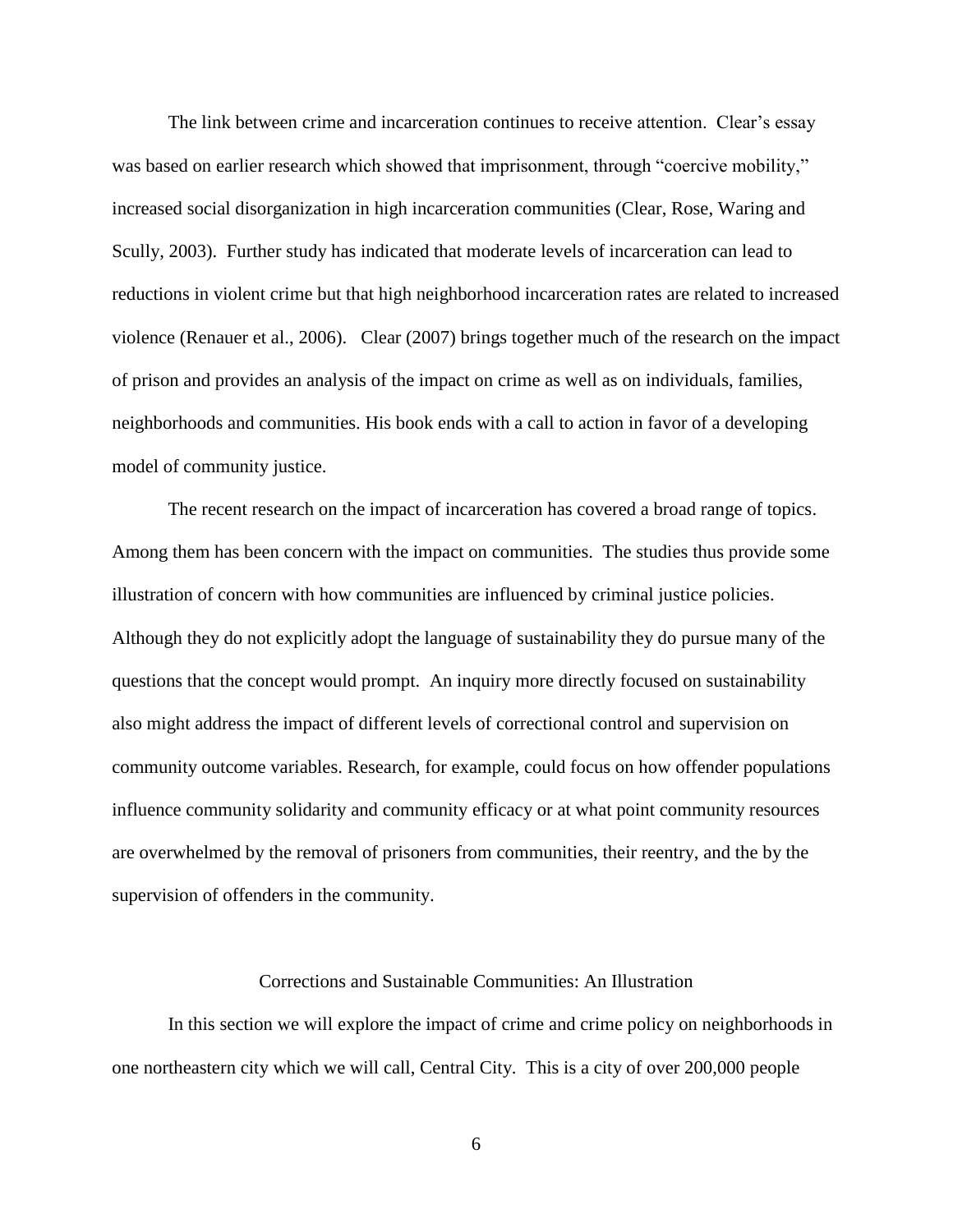occupying 35 square miles in a metropolitan area of over 1 million. Over a combined period of more than 30 years the authors have studied a variety of issues and have used a wide a range of methods in the study of crime and justice in this community. Here we will focus on corrections and prisoner reentry as the means of investigating what attention to questions of sustainability might add to our understanding of local issues.

In Central City, population statistics show that prisons have become the leading source of immigration into the community. It is a condition apparently not uncommon in small and medium sized northeastern cities. In 2008 an average 1530 parolees a month called Central's County home. Central City is the largest community in its county. Eighty Nine percent of local parolees reside in the City. But the migration patterns are not uniform across the community. The map below (A) illustrates the concentration of these parolees in a limited number of City neighborhoods. This is also true for probationers whose residences are mapped in the second figure (B).

# INSERT MAP A AND MAP B ABOUT HERE.

Crime and corrections data make it clear that that section of the community, which has become known as the Crescent, that forms a semi-circle around the center of town to the north, northwest, northeast, and southwest, holds the greatest concentrations of crime, probationers and parolees. This overlap is, of course, not surprising. The city contains the highest crime neighborhoods in the county and those neighborhoods also house the highest number of offenders under supervision. The city itself and its poor and high-minority neighborhoods also provide the locations for the relevant social services including the offices of probation and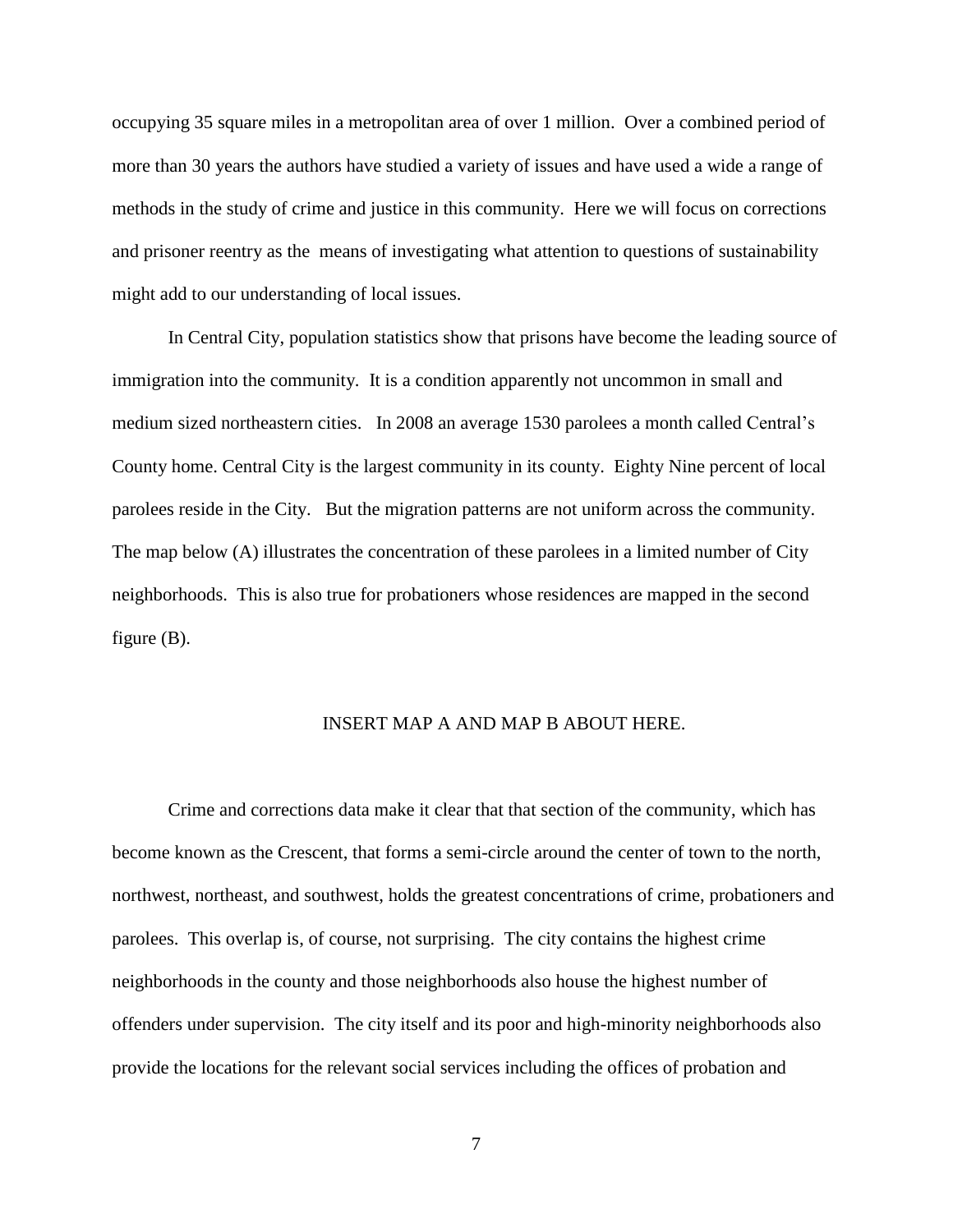parole, the most affordable housing and treatment facilities for mental health, substance abuse and interrelated services as well as other front-line not-for profit service providers. In ecological terms the neighborhoods present an attractive niche for offenders released from incarceration.

Table 1 extends our analysis with the addition of the number of jail inmates and state prisoners from the high parolee zip codes in the Central City. The data below include the total rate per 10,000 of combined correctional populations, the rate for men age 20 to 49 and the ratio showing the number of these men in the population for every one that is under correctional control of one form or another. In the highest zip code 1 of every 3.2 males age 20-49 is under some form of correctional control (this does not include pretrial release).

# INSERT TABLE 1 ABOUT HERE

Census data for these high corrections areas also support other reports that have addressed the impact of imprisonment on the gender distributions in neighborhoods. The combined effect of crime and crime policy, particularly violence and incarceration, can significantly alter the population sex ratio in these areas. Here we will examine this point with US Census data for 2000. We will use 1990 census data to consider changes over time. Relevant data from the 2010 Census are not scheduled to be released in until 2012.

Chart 1 shows the smaller number of young men compared with young women in the highest parole zip code. The 2000 census data indicate that there were 140 female residents age 20-49 for every 100 similarly aged males. Males are underrepresented by a count of nearly 1000 in the zip code area. That means that, other things being equal the probability of women in these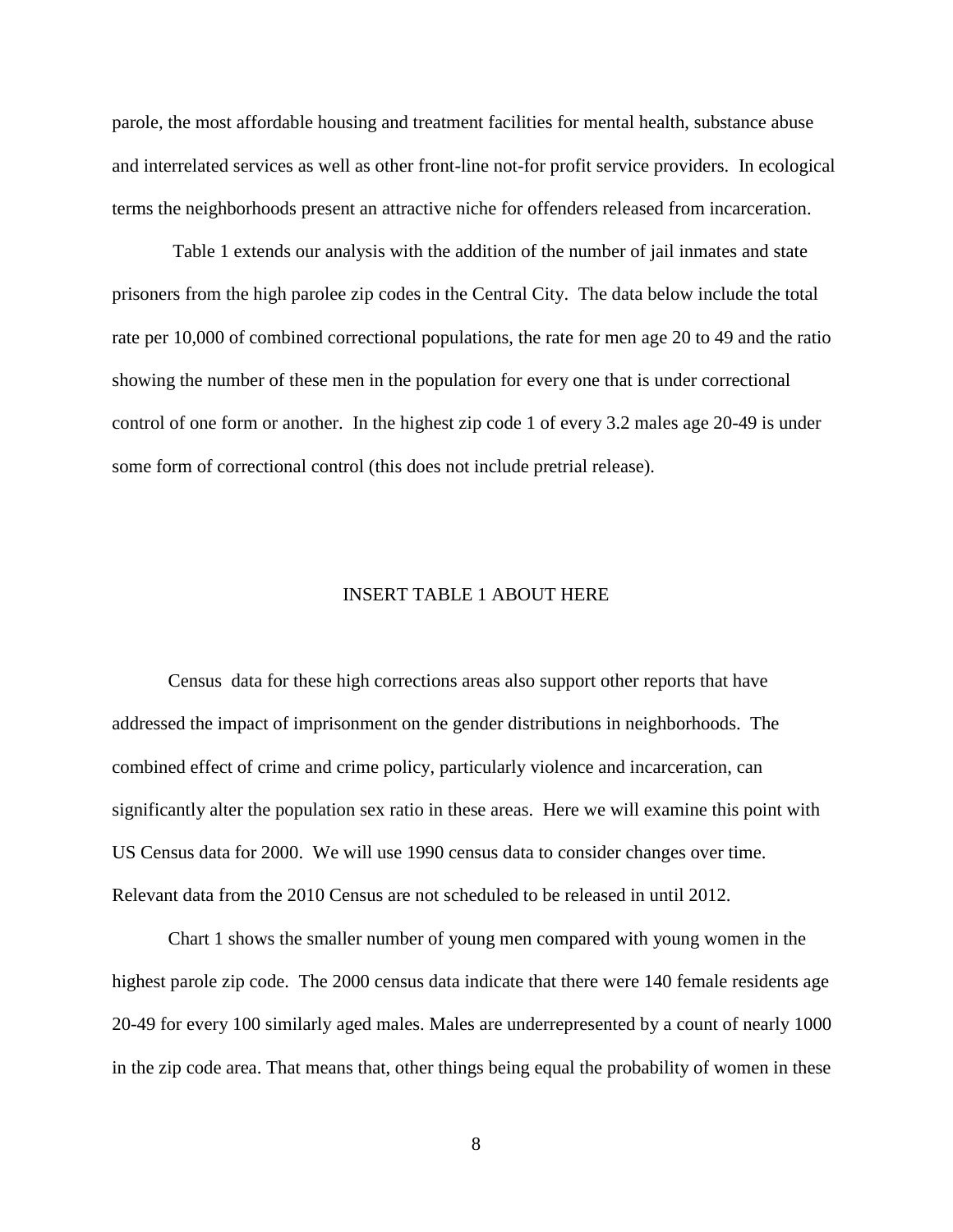ages finding a similar aged unattached male partner in the area is 71%. There are 81 young men for every 100 young women in the second highest parolee zip code. Public health research has also shown that high incarceration rates have the unintended consequences of destabilizing neighborhoods and increasing undesirable health consequences. Research in North Carolina showed that rates of sexually transmitted disease and teen pregnancies increased where neighborhood incarceration significantly distorted the ratio of young women to young men (Thomas & Torrone, 2006).

# INSERT CHART 1 ABOUT HERE

There is one more view of the data which appears to be relevant to understanding the impact of imprisonment and parole on these neighborhoods. Examining the age distribution in the neighborhoods is revealing in the series of three charts below. Chart 2 represents a suburban, low parolee neighborhood while charts 3 and 4 represent the high parolee neighborhoods described above. Focusing analysis on the 2000 census data, Chart 2 indicates that this zip code has a significant number of young children in it. Those numbers then drop off, presumably as young adults have gone to college or moved elsewhere for work. The numbers increase for the ages of likely parents and then drop off as the population gets older. As noted above the data also show that the number of males and females stays roughly similar until the tendency for women to outlive men is noticeable beyond about age 70. This overall pattern, which seems consistent with traditional family structures, was repeated in all suburban and wealthy urban residential zip code areas in the county.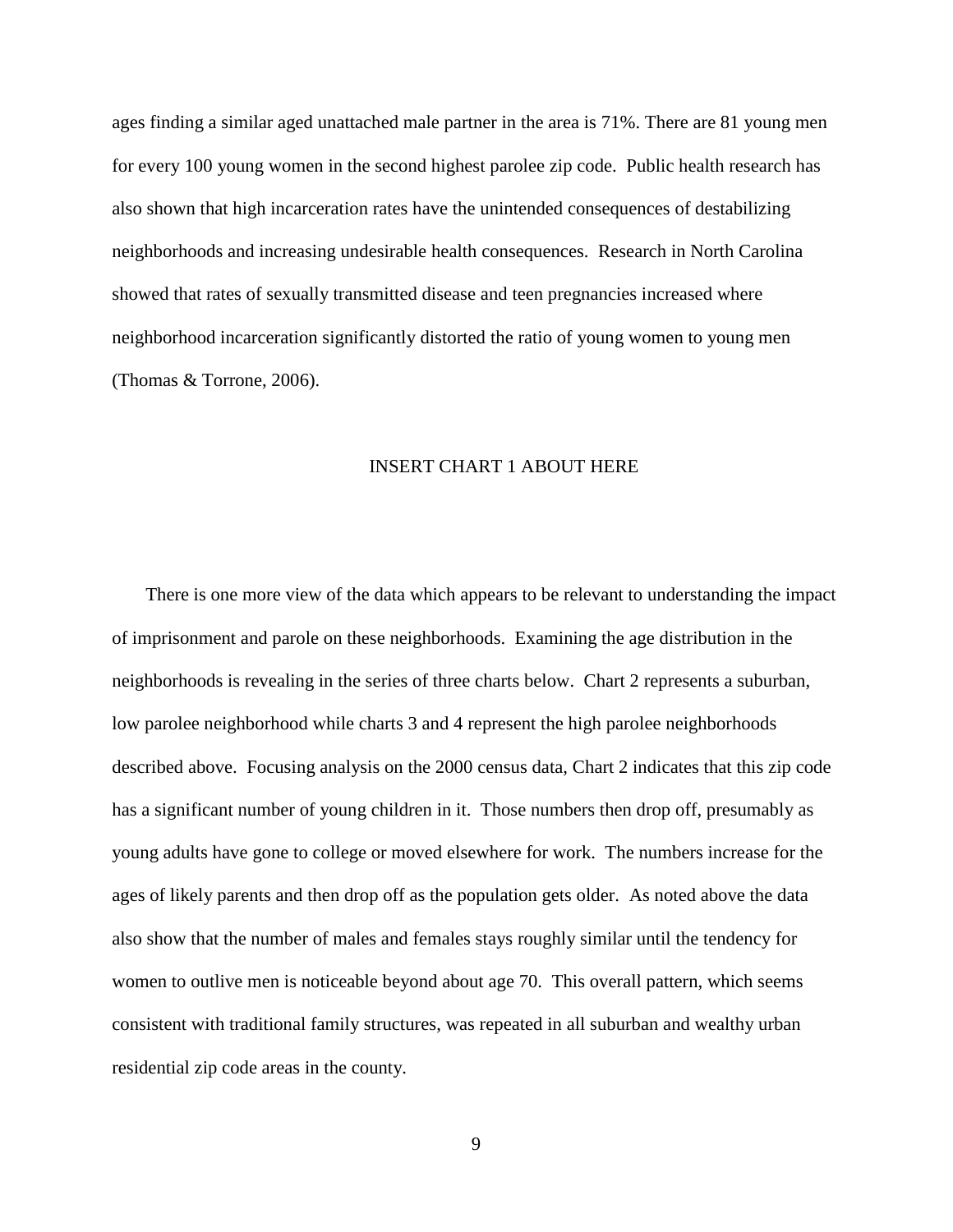## INSERT CHART 2 ABOUT HERE

The high parolee areas present a very different picture. In these high crime, high imprisonment and high parolee areas there are large numbers of young children. At the same time there seem to be comparatively few adults of parenting age to supervise them. The zip codes reveal very different population distributions across the low and high parolee areas. Whether gender differences are considered or the distribution of the whole population of the zip codes is examined, the high parolee areas differ significantly from other areas of the metropolitan community.

# INSERT CHART 3 ABOUT HERE

Data from the 1990 census can provide some opportunity to consider the impact of time on these neighborhoods when compared with the data from 2000. For the low parole area the 1990 census (Chart 2) show that the pattern of moderate numbers of young children, declining numbers through early adulthood and then increases in the common parental ages, is largely unchanged across the decades. In Chart 3 the 1990 census data for the high parole area show some similarity to the overall pattern for the low parole zip code as seen in Chart 2. But, the same level of stability is not present for the populations of the high parolee zip codes by 2000.. The increases in the parental ages, are not as evident as in the low parolee area, and they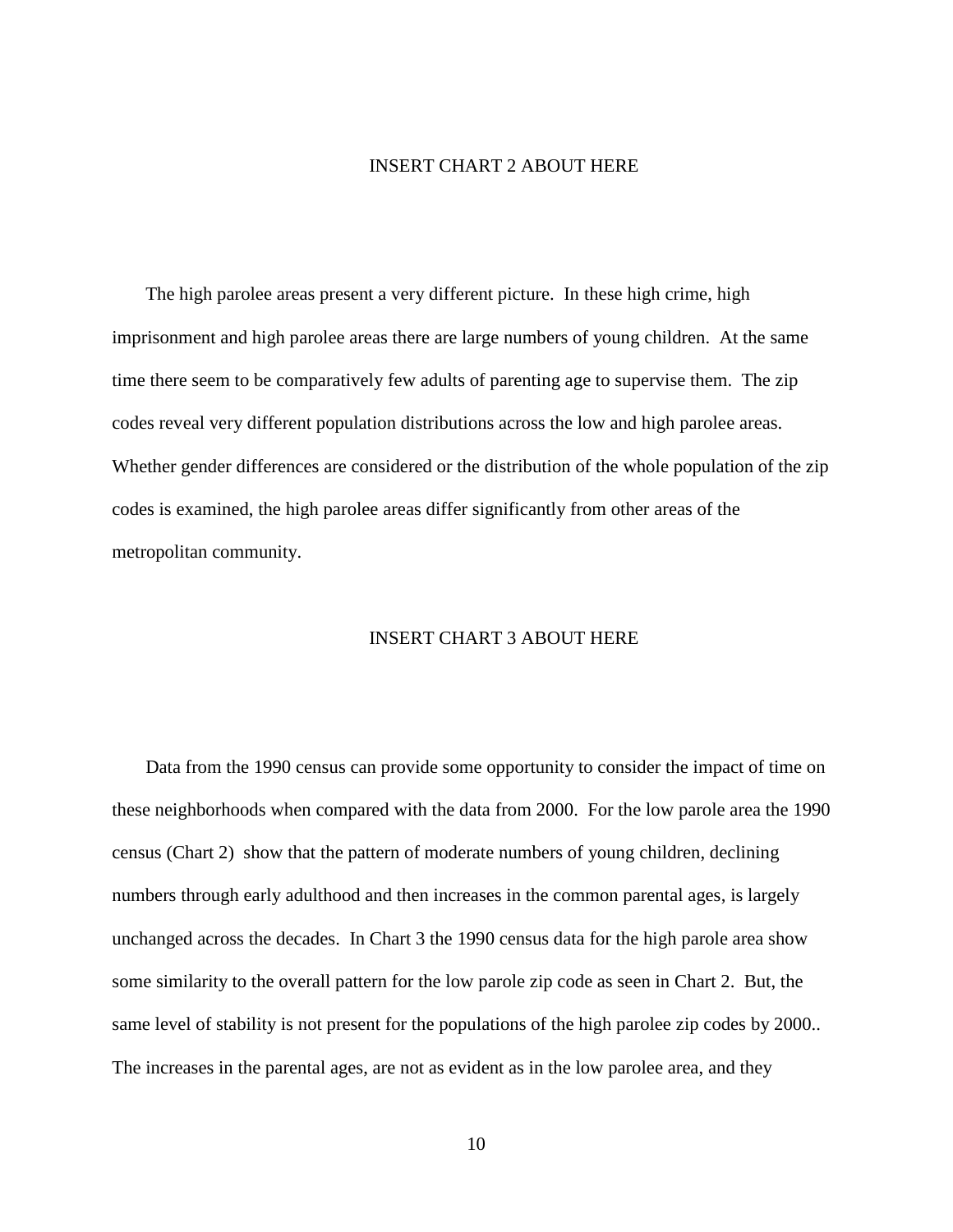diminish across the census years. This offers some suggestion that the traditional family neighborhood distributions seen in the low parolee area may have been present to a greater degree in the high parolee areas in the past. Chart 4, with its focus on the other high parolee neighborhood also lends some support to the hypothesis. These data are at least suggestive about change and the impact of crime and criminal justice practice on neighborhoods, particularly since the great increases in incarceration occurred beginning in the late 1970s. Significant changes in the demographic and age structure of these neighborhoods did coincide with growth in the use of incarceration.

It is easy to see that the differences noted above will have vast implications for the nature and quality of life in the various neighborhoods. The comparative absence of marriage age and eligible males can be expected to affect gender roles. The large numbers of children relative to those in parenting age groups can also contribute to crime problems and will not afford the protections that have been attributed to strong communities under such contemporary theoretical concepts as collective efficacy (Sampson et al. 1997) In fact, it is quite easy to conclude that these high parolee neighborhoods have been significantly affected in clearly negative ways by population changes that are at least partially attributable to some combination of crime and crime policy, particularly incarceration and reentry (see Moore 1996). Considered in the context of sustainability, the data raise important questions as to the health and even long term viability of communities that experience declines in the male population and subsequent distortions in the gender ratio, and whose overall population distribution shows large increases in youth and decreases in the resources for supervision provided by older residents. The data do raise the question about whether the end result of both high volumes of crime, and our response to those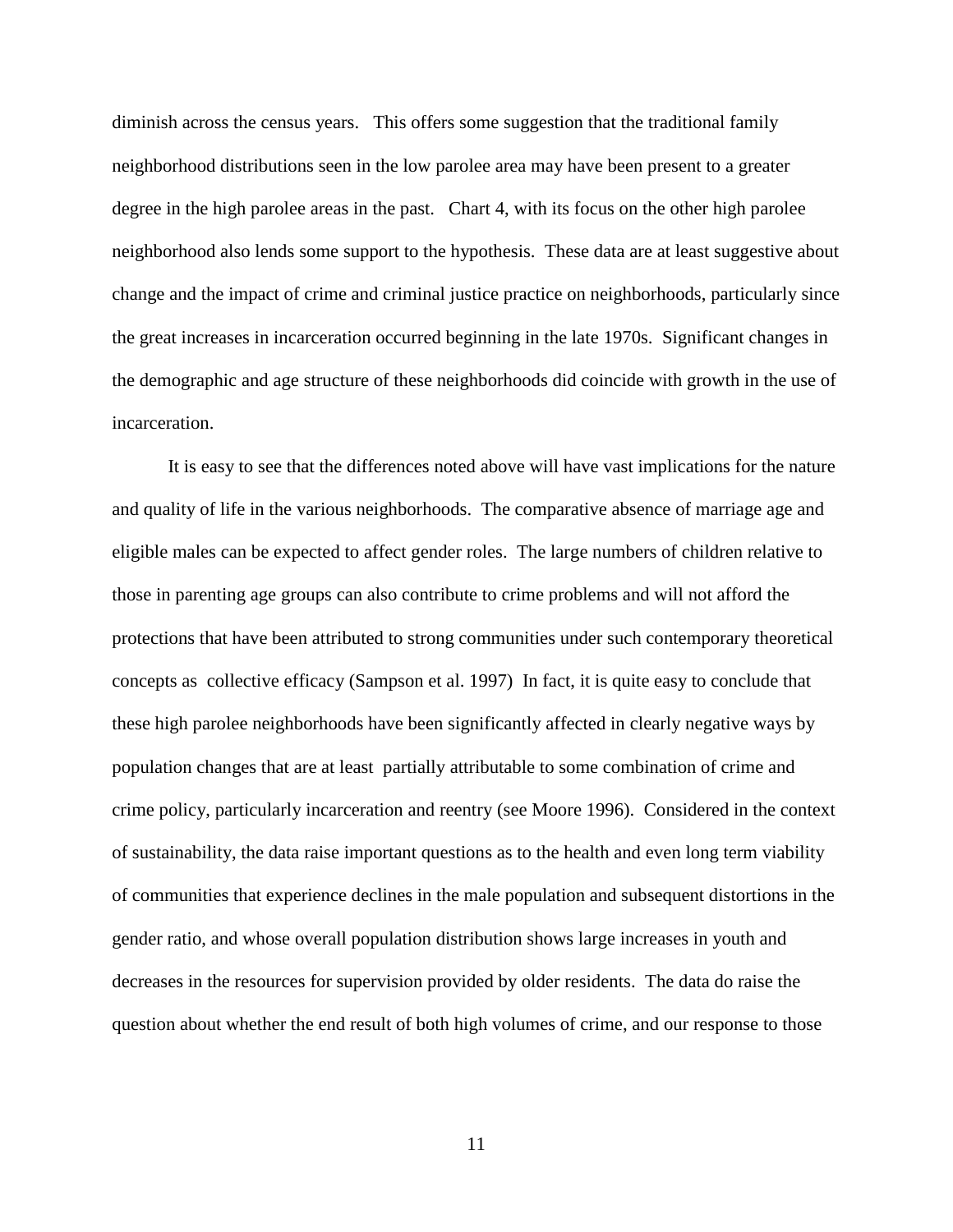crimes, result in a structure within neighborhoods that can continue to be considered healthy and sustainable.

#### **Discussion**

There has been relatively little research on crime or criminal justice that has directly invoked the concept of sustainability, a concept which appears to have found utility in other areas including within the social sciences. The analysis suggests, however, that there may be some value in applying this concept in this field. Just as energy policy has incorporated the development of energy sources and concern with the consequences of the choices we make, the idea of sustainability does call our attention to the effects of both crime and criminal justice practice particularly at the neighborhood or community level. In fact, real value may lay in the way in which sustainability encourages analysis of the combined effects of crime and crime policy.

For some purposes, the sorting out of the effects crime and policy may be unnecessary and even undesirable. Efforts to minimize negative influences in neighborhoods might even benefit from the simultaneous consideration of both. Thus sustainability analysts suggest the importance of the task of exploring how these combined effects might be minimized at the community level. It is possible that support for innovations such as community justice, problems solving courts and restorative justice can be found in such analyses, and might even be found independent of traditional ideological considerations. That is, sustainability may lead to productive consideration of the unintended harms associated with some policy choices including our use of incarceration.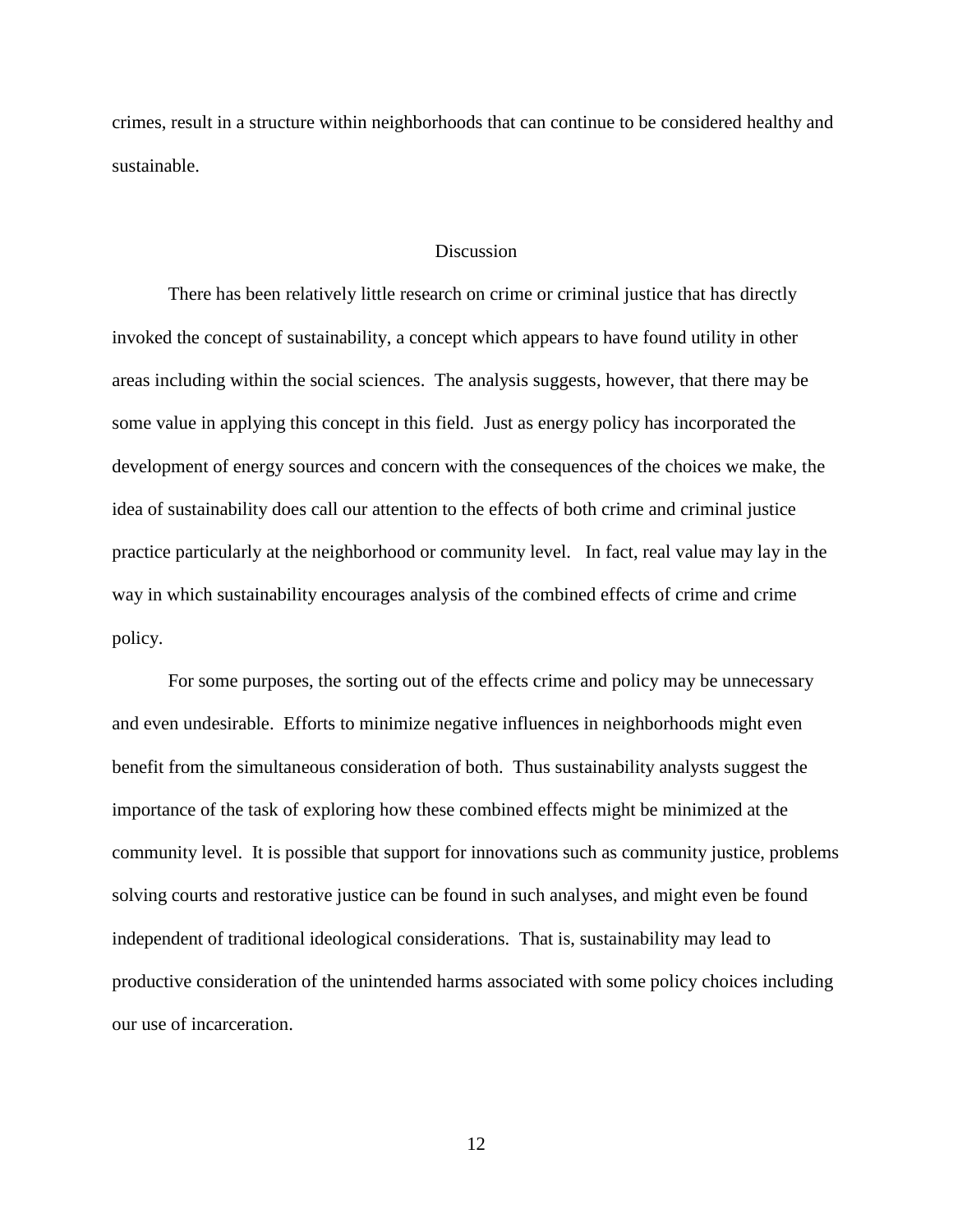The potential to distinguish analysis from ideology, or to at least limit the most caustic effects of their interaction, suggests a second potential contribution of sustainability analysis to the field of criminal justice. In this field, ideology and interest group politics have often been seen as playing a central role in the policy making process to an extent even greater than in many other areas (Stoltz, 2002). Some have argued that the crime and justice involve fundamental societal principles and thus policy making in the area involves important symbolic content that appeals to ideological and moral elements (see Ismali, 2006). The result can be high levels of interest group balkanization (Nownes, 2000) which is often heavily influenced by the media (Cavender, 2004). "Sustainability" may offer some prospect for mitigating such balkanization.

As the focus of sustainability has expanded in the social sciences the potential value of the concept for structuring discourse has continued to be of interest. Some authors argue that sustainability analysis provides a means of opening discussion and engaging ideological and political differences (Choucri, 1999). Others have characterized the subject as a "contested discursive field which allows for the articulation of political and economic differences… and introduces to environmental issues a concern with social justice and political participation"(Becker, Jahn and Stiess. 1999, p. 1). The concept of sustainability may discourage easy characterization along political dimensions and it may encourage broad discourse which accommodates differing perspectives, even on mass incarceration.

It seems unlikely that even those with different ideological perspectives on this subject will not see that the neighborhoods under study have experienced harm as a result of corrections policy. The precise cause or degree of that harm may be subject to debate but the idea of sustainability should facilitate rather than inhibit that discussion.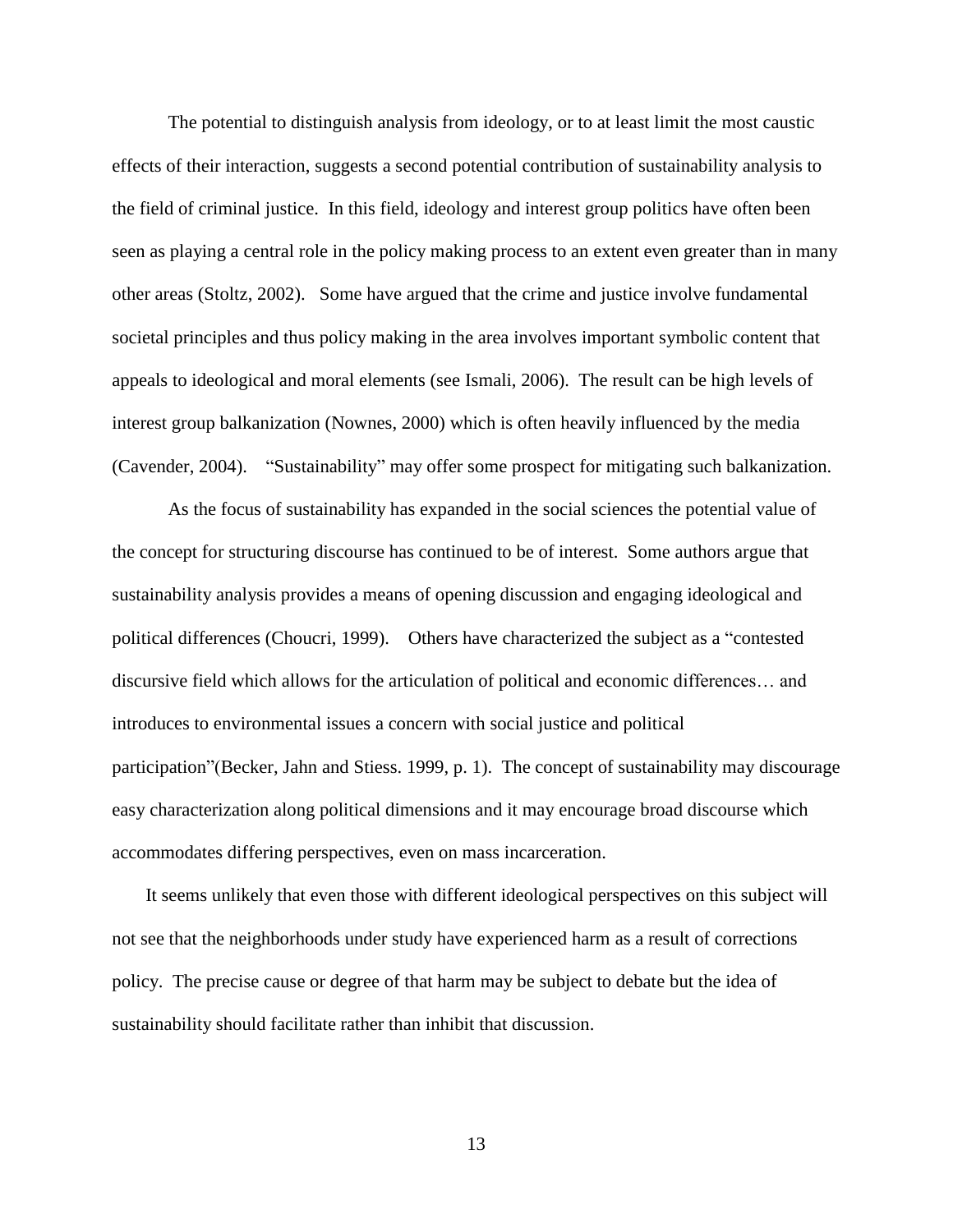Social science views of sustainability do not translate easily into quantifiable indices of disaster. We have no equivalent of 350 parts per million of carbon dioxide in the atmospherethe now widely accepted threshold for global warming. In fact it may be the lack of precision and general ambiguity of the concept of sustainability from a social science perspective, and the absence of doomsday criteria for communities that are useful in promoting discussion across seemingly impermeable ideological boundaries. One need not accept a cynical view that ideological differences will prohibit all legitimate discourse. It seems possible that analyses that engage the concept of sustainability may indeed contribute to real progress in the discussion and formulation of penal policy.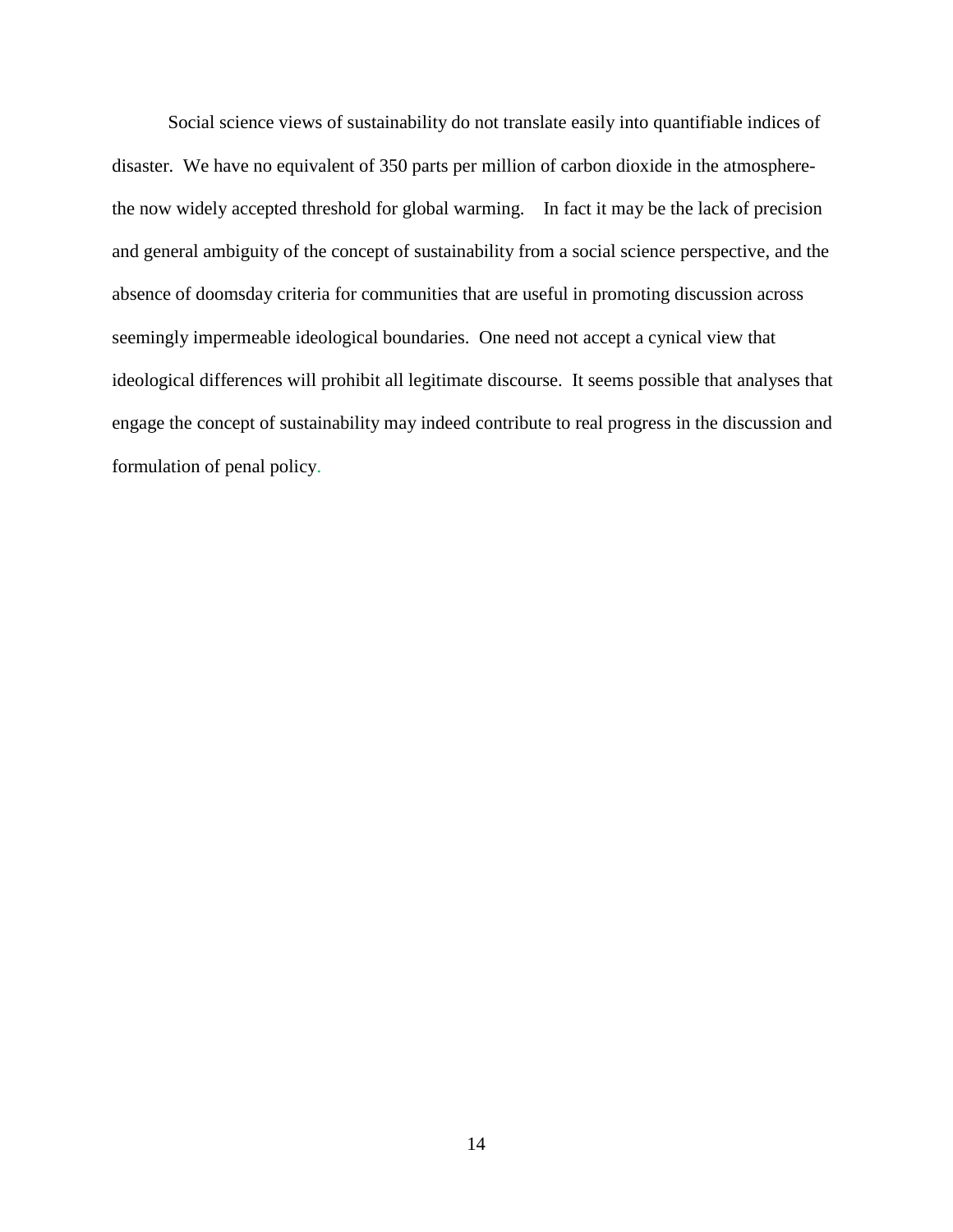# References

- Academy of Arts and Sciences. (2009). *The challenge of mass incarceration in America*. [amacad.org/projects/incarceration.aspx.](http://www.amacad.org/projects/incarceration.aspx) Downloaded 10/15/09/
- Alexander, M. (2009). *The new Jim Crow: Mass incarceration in the age of colorblindedness*. New York: New Press.
- Becker, E., Jahn, T. & Stiess, I.. (1999). *Exploring uncommon ground: Sustainability and the social sciences*. In E. Becker & T. Jahn (Eds.). *Sustainability and the social sciences: A cross-disciplinary approach to integrating environmental considerations in theoretical reorientation*. New York: Zed Books.
- Cavender, G . (2004). Media and crime policy. *Punishment and Society,* 6, 335-348.
- Choucri, N. (1999). *The political logic of sustainability.* In E. Becker & T. Jahn (Eds.). *Sustainability and the social sciences: A cross-disciplinary approach to integrating environmental considerations in theoretical reorientation*. New York: Zed Books.
- Clear, T. (1996). *Backfire: When incarceration increases crime*. In Vera Institute of Justice. *The unintended consequences of incarceration:* Papers from a conference organized by the Vera Institute of Justice. Vera Institute: New York.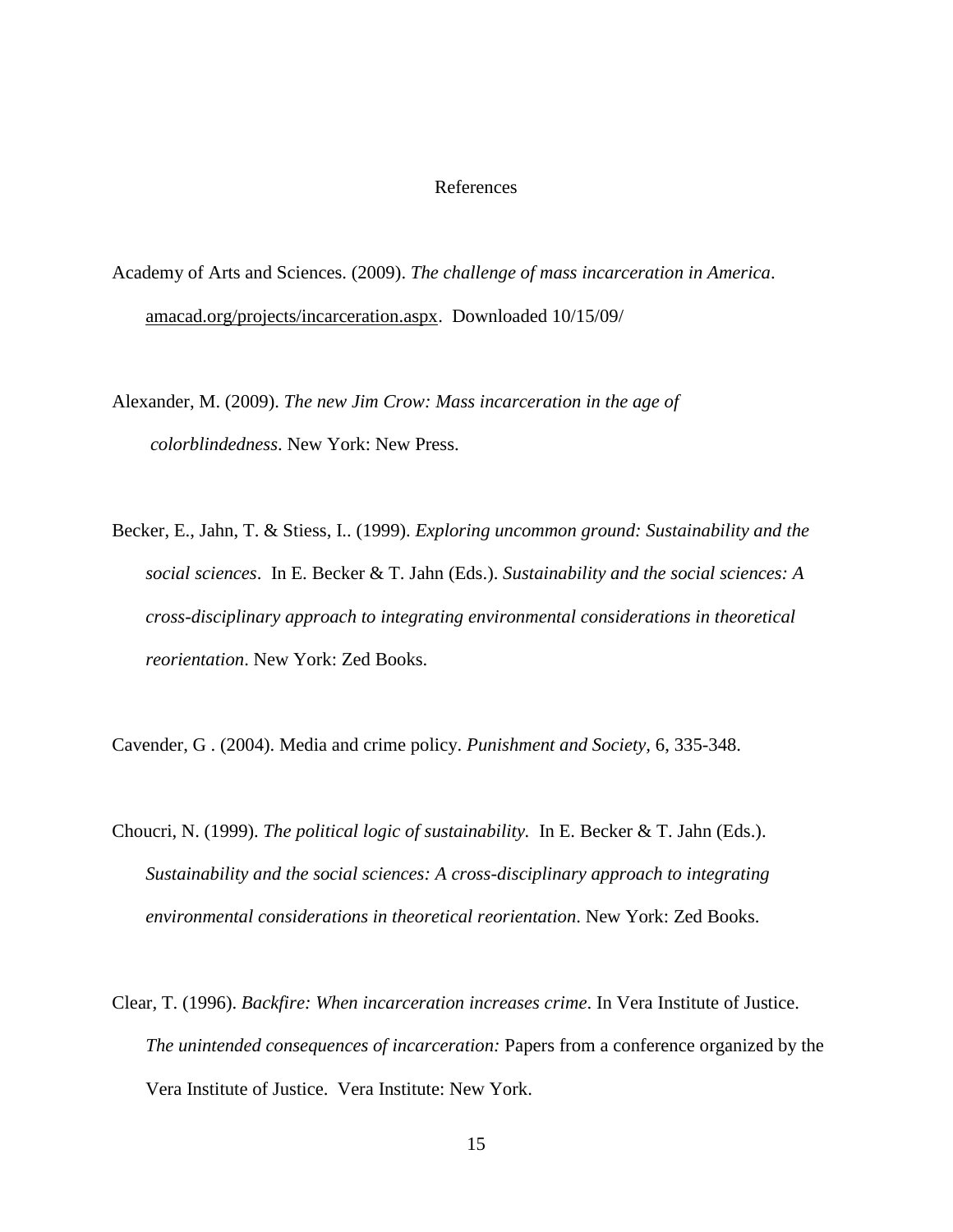- Clear, T., Rose, D., Waring, E. & Scully, K. (2003). Coercive mobility and crime: A preliminary examination of concentrated incarceration and social disorganization. *Justice Quarterly*, 20: 33-64.
- Clear, T. (2007). *Imprisoning communities: How mass incarceration makes disadvantaged neighborhoods worse.* New York: Oxford University Press.
- Daly, H. & Cobb J. B. (1994). *For the common good: Redirecting the economy toward community, and a sustainable future* (2<sup>nd</sup> Edition). Boston: Beacon Press.
- Dixon, M., Reed, H.& Rogers B. (2006). *Crime share: The unequal impact of crime*. London: Institute for Public Policy Research.
- Drucker, E. (2006). The plague of prisons: The epidemiology of mass incarceration in America. New York: New Press.
- Garcia, R. M., Taylor, R. & Lawton, B. A. (2007). Impacts of violent crime and neighborhood structure on trusting your neighbors. *Justice Quarterly*, 24, 679-704.
- Gottschalk, M. (2006). *The prison and the gallows: The politics of mass incarceration in America.* New York: Cambridge University Press.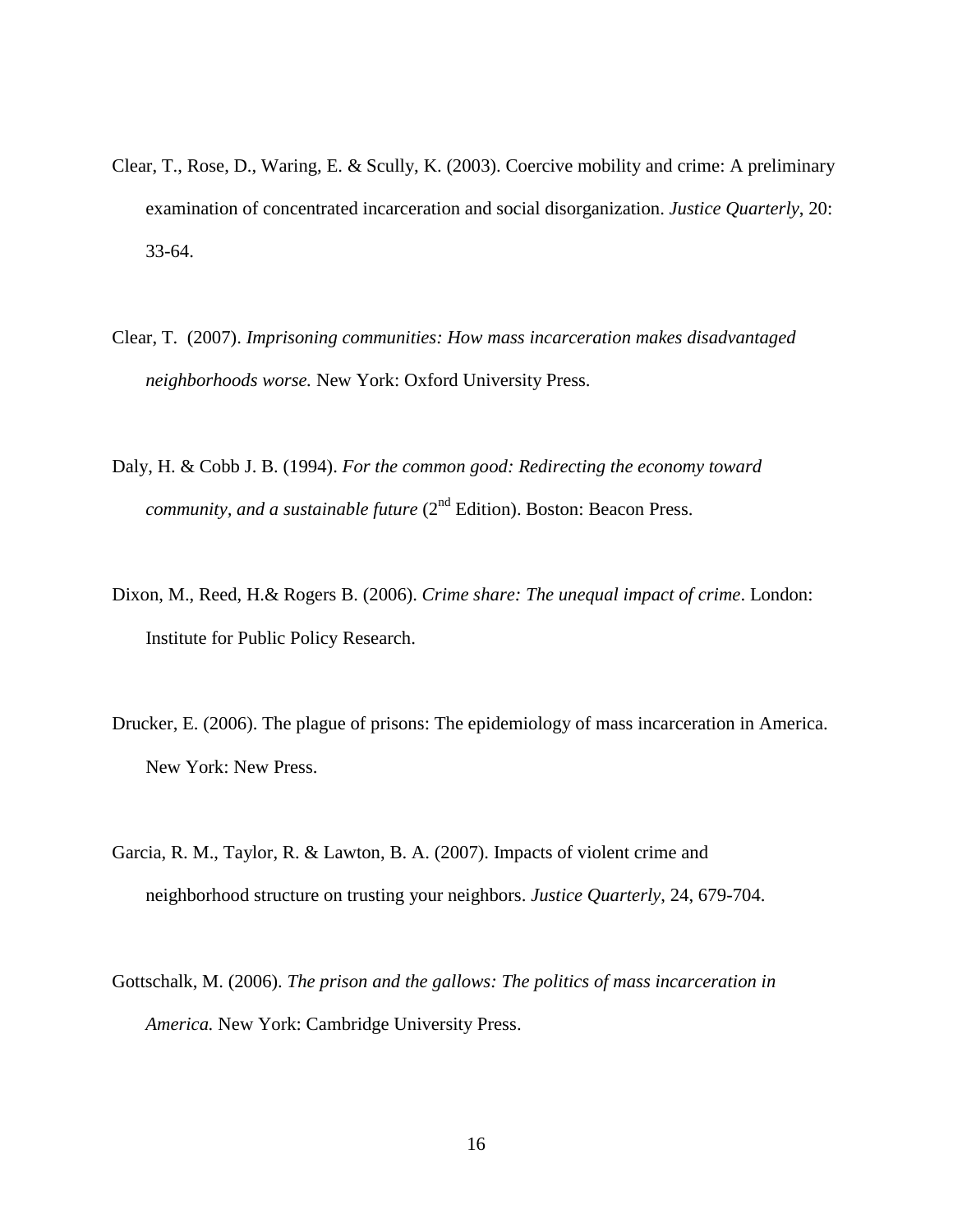- Hagan, J. (1996). The next generation: Children of prisoners. In Vera Institute of Justice. *The Unintended Consequences of Incarceration.* Papers from a conference organized by the Vera Institute of Justice. Vera Institute: New York.
- Hawken, P. (2007). *Blessed unrest: How the largest social movement in the world came into being and why no one saw it coming.* New York: Penguin.
- Herivel, T. & Wright, P. (2009). *Prison profiteers: Who makes money from mass incarceration*. New York: New Press.
- Ismali, K. (2006). Contextualizing the criminal justice policy-making process. *Criminal Justice Policy Review,* 17, 255-269.
- Jacobson, M. ( 2005). *Downsizing prisons: How to reduce crime and end mass incarceration.* New York: New York University Press.
- Moore, J. (1996). Bearing the Burden: How Incarceration Policies Weaken Inner-City Communities. *Journal of Oklahoma Criminal Justice Research Consortium*. 3, 43-54.
- Nightengale, D. S. & Watts, H. (1996). Adding it up: The economic impact of incarceration in individuals, families and communities. Vera Institute of Justice. *The Unintended Consequences of Incarceration*, papers from a conference organized by the Vera Institute of Justice. Vera Institute: New York.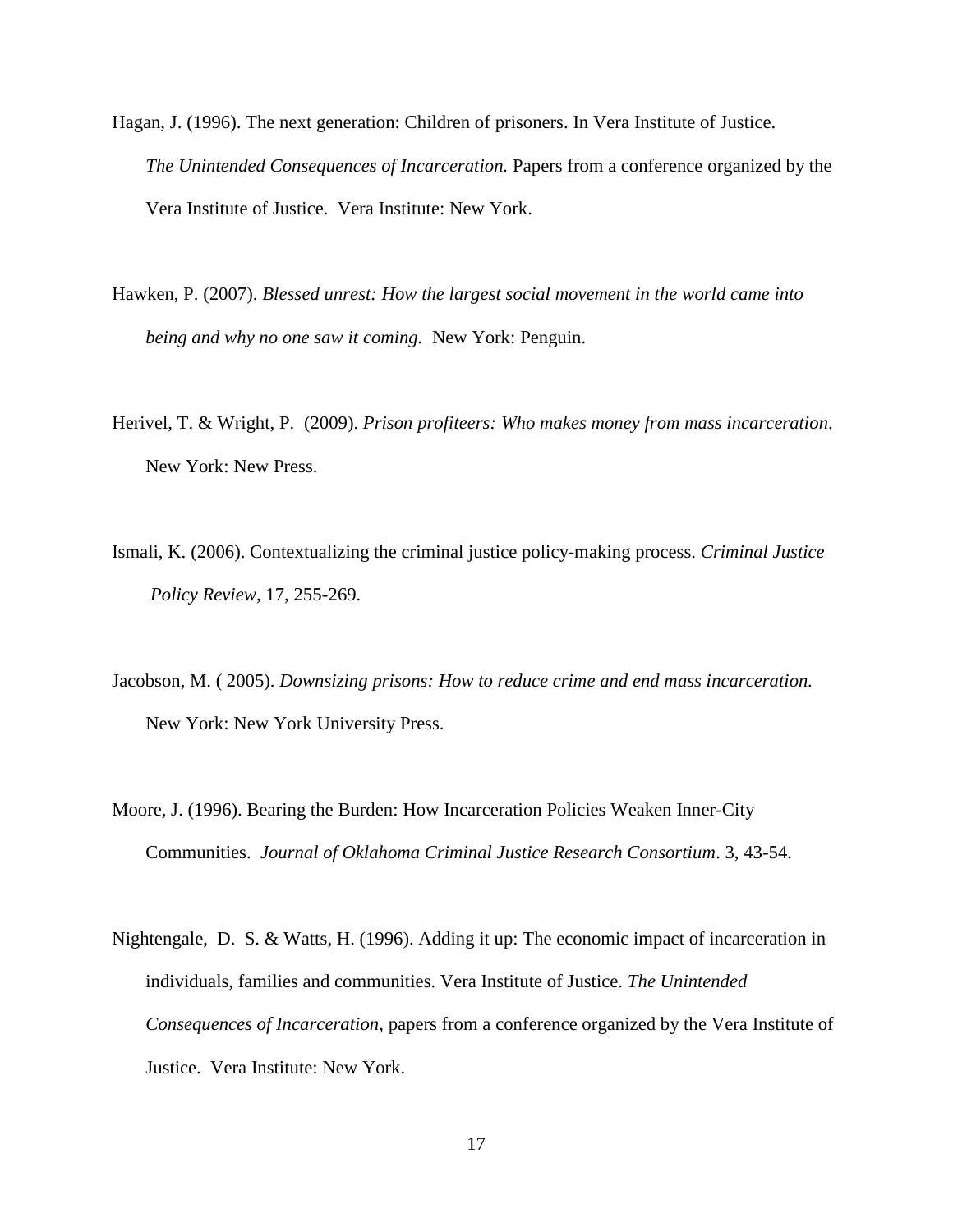- Nownes, A. J. (2000). Policy conflict and the structure of interest communities: A comparative state analysis. *American Politics Quarterly,* 28, 309-327.
- Pager, D. (2009). *Marked: Race, crime, and finding work in an era of mass incarceration*. Chicago: Chicago University Press.

Pattillo, M., Weiman, M., Western, B. *Imprisoning America: The Social Effects of Incarceration*. New York: Russell Sage.

- Raco, M. (2007). Securing sustainable communities. *European and Regional Studies* 14, 4, 305- 320.
- Renauer, B., Cunningham, W. S., Feyerherm, B., O'Connor, T. & Bellatty, P. (2006). Tipping the scales of justice: The effect of overincarceration on neighborhood violence. *Criminal Justice Policy Review*, 17, 362-379..
- Sampson, R. J. & Raudenbush, S. (2001). *Disorder in urban neighborhoods: Does it lead to crime?* Washington D.C.: U.S. Department of Justice, National Institute of Justice.
- Stoltz, B. (2002). The roles of interest groups in US criminal justice policy making: Who, when, how. *Criminology and Criminal Justice,* 2, 51-69.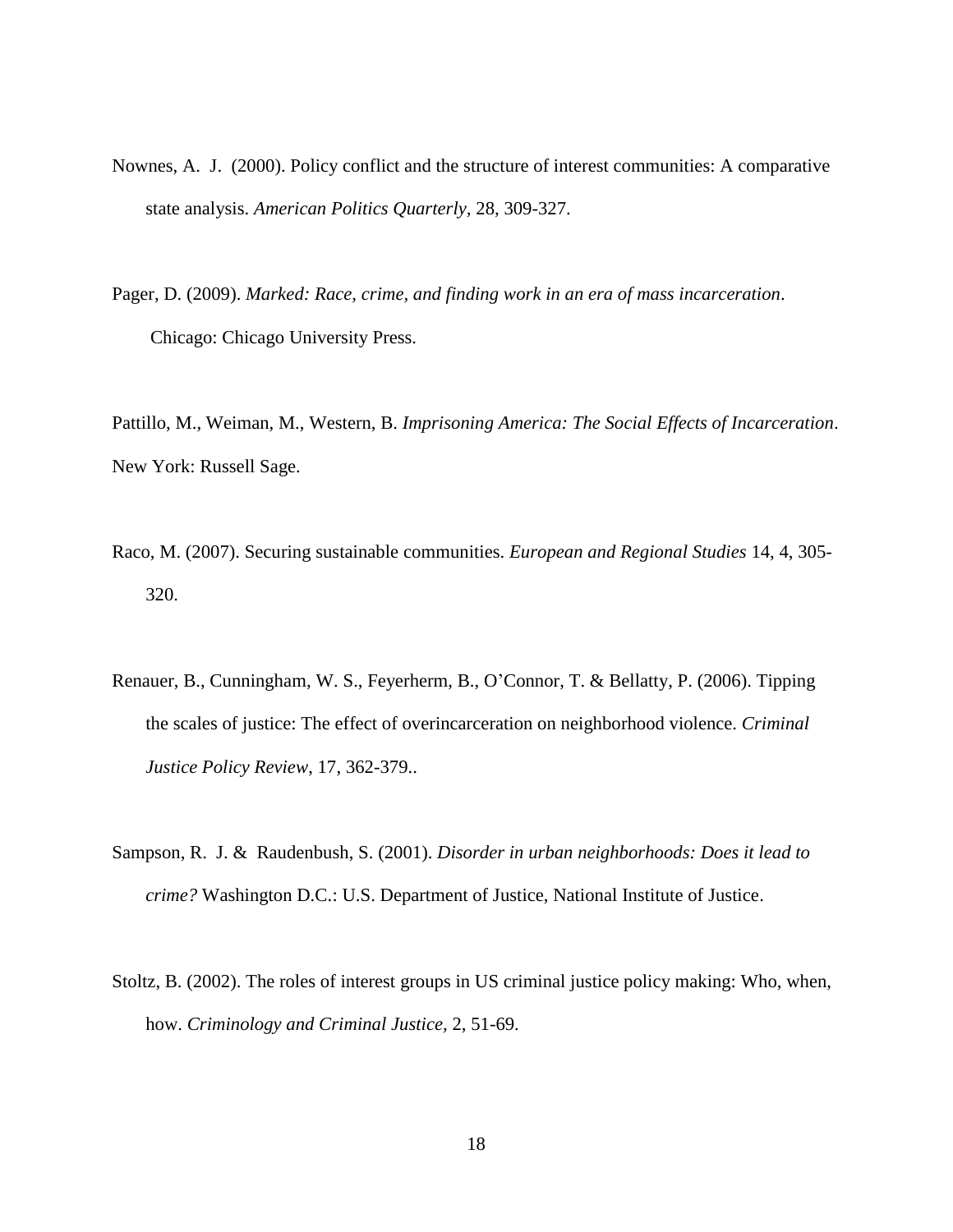- Taylor, C. (1996). Growing up behind bars: Confinement, youth development and crime. In Vera Institute of Justice*. The Unintended Consequences of Incarceration*, papers from a conference organized by the Vera Institute of Justice. Vera Institute: New York.
- Thomas, J. & Torrone, E. (2006). Incarceration as forced migration: Effects on selected community health outcomes. *American Journal of Public Health,* 36, 1762-1765.
- Useem, B. &Morrsison Piehl, A. (2008). Prison state: The challenge of mass incarceration. Vera Institute of Justice, 1996. *The Unintended Consequences of Incarceration*, papers from a conference organized by the Vera Institute of Justice. Vera Institute: New York.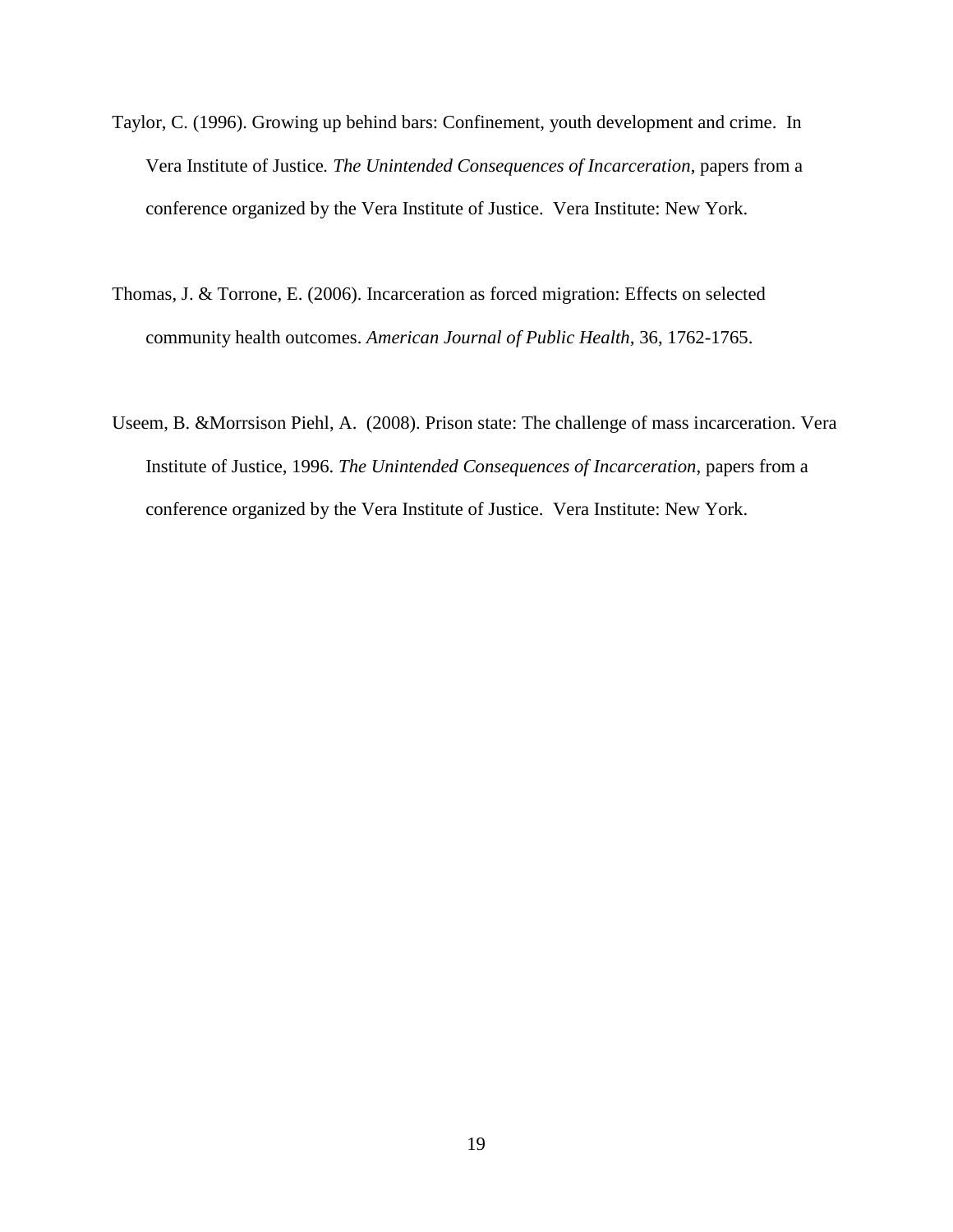

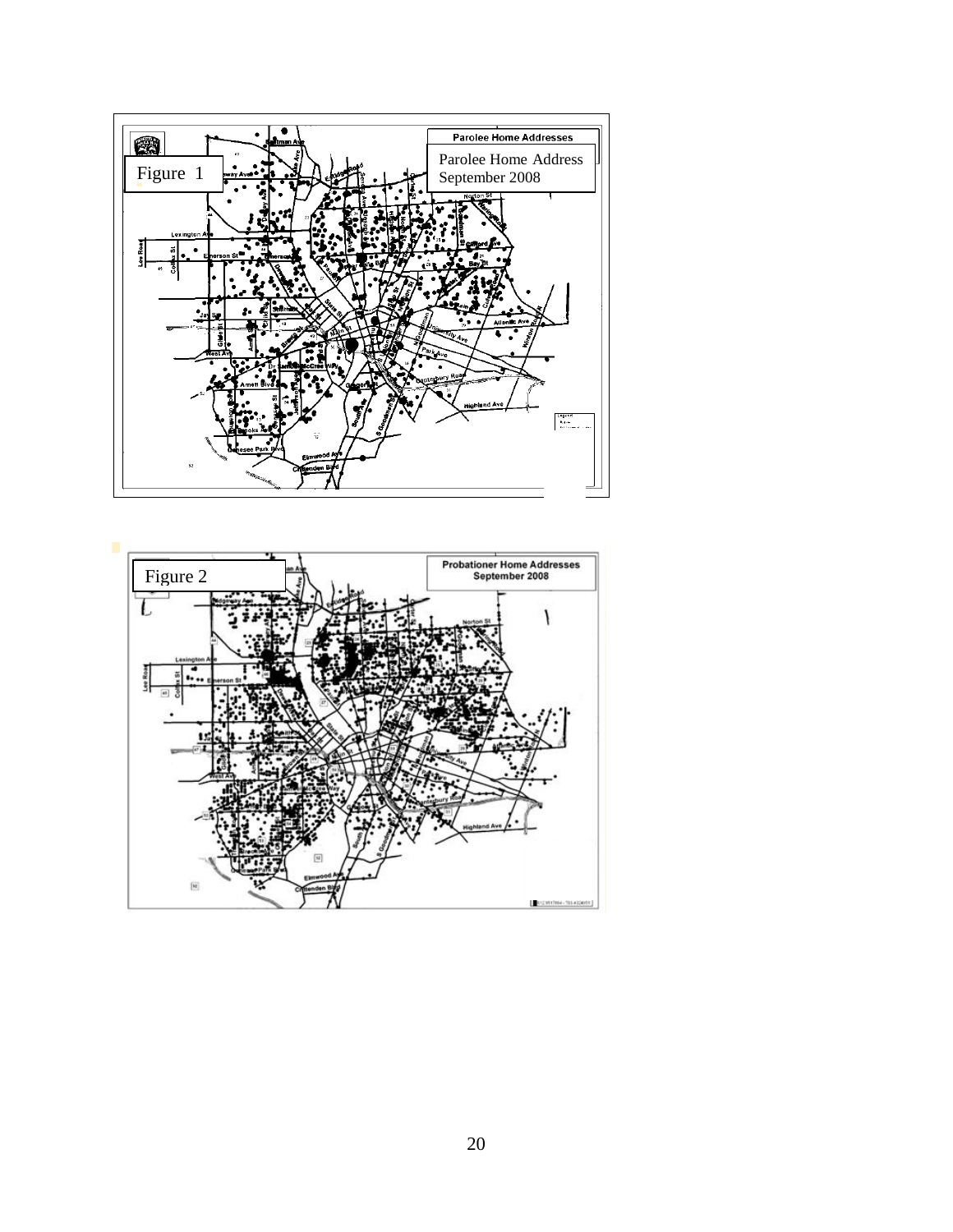| Zip Code       | Parolees | Probationers | Prisoners | Jail<br>Inmates | <b>Total Rate</b><br>/10,000 | males rate<br>$(age 20-49)$ | Young men in<br>corrections as a<br>Total young proportion of all<br>young males in<br>area |
|----------------|----------|--------------|-----------|-----------------|------------------------------|-----------------------------|---------------------------------------------------------------------------------------------|
|                | 128      | 314          | 251       | 62              | 524                          | 3135                        | 1/3.2                                                                                       |
| $\overline{2}$ | 233      | 766          | 452       | 156             | 447                          | 2538                        | 1/3.9                                                                                       |

# Table 1: **Concentrations of all Correctional Populations in High Parolee Zip Codes**

(Prison and jail data by zip codes are estimated based on actual confined populations and distributed based on parole and probation distributions.)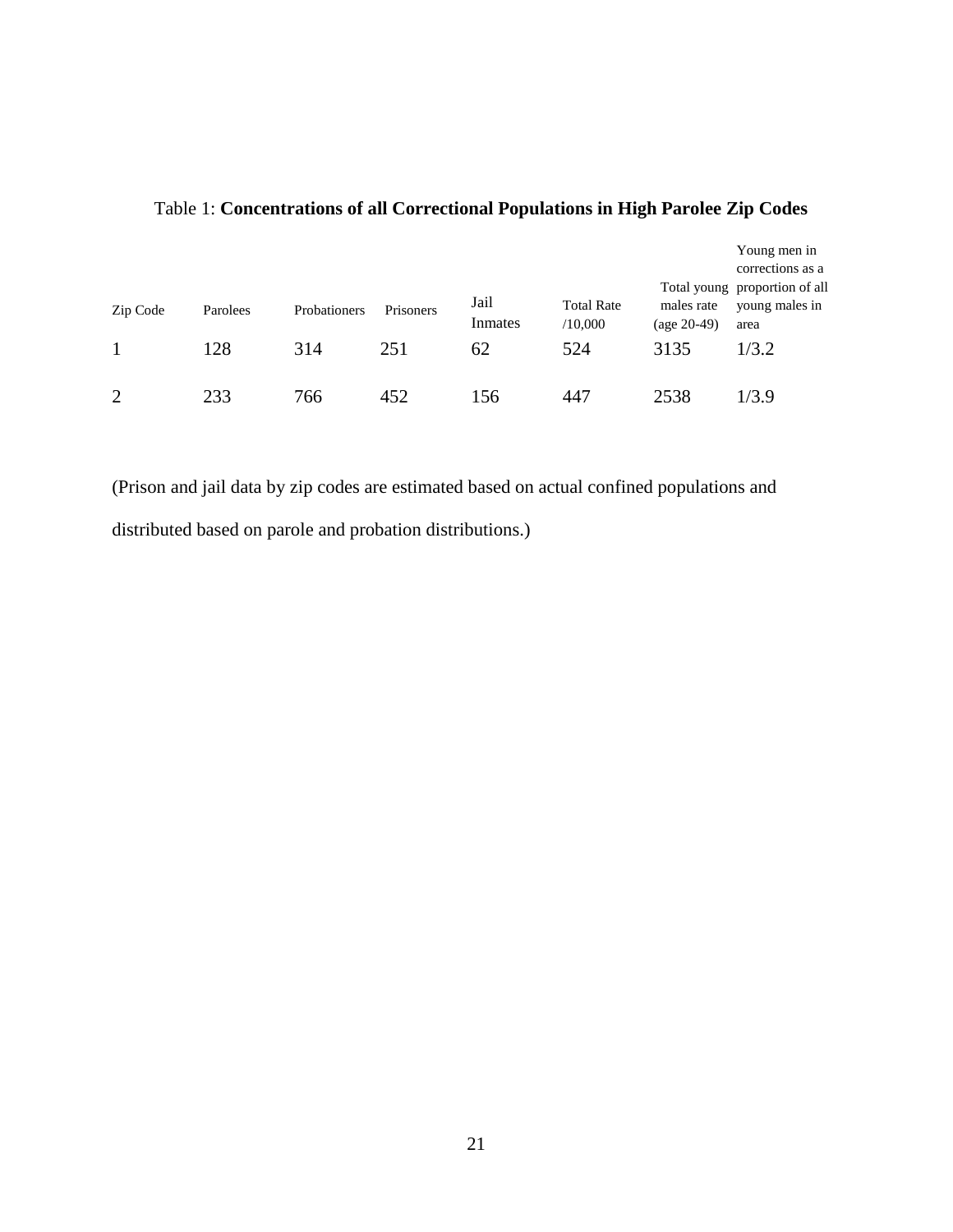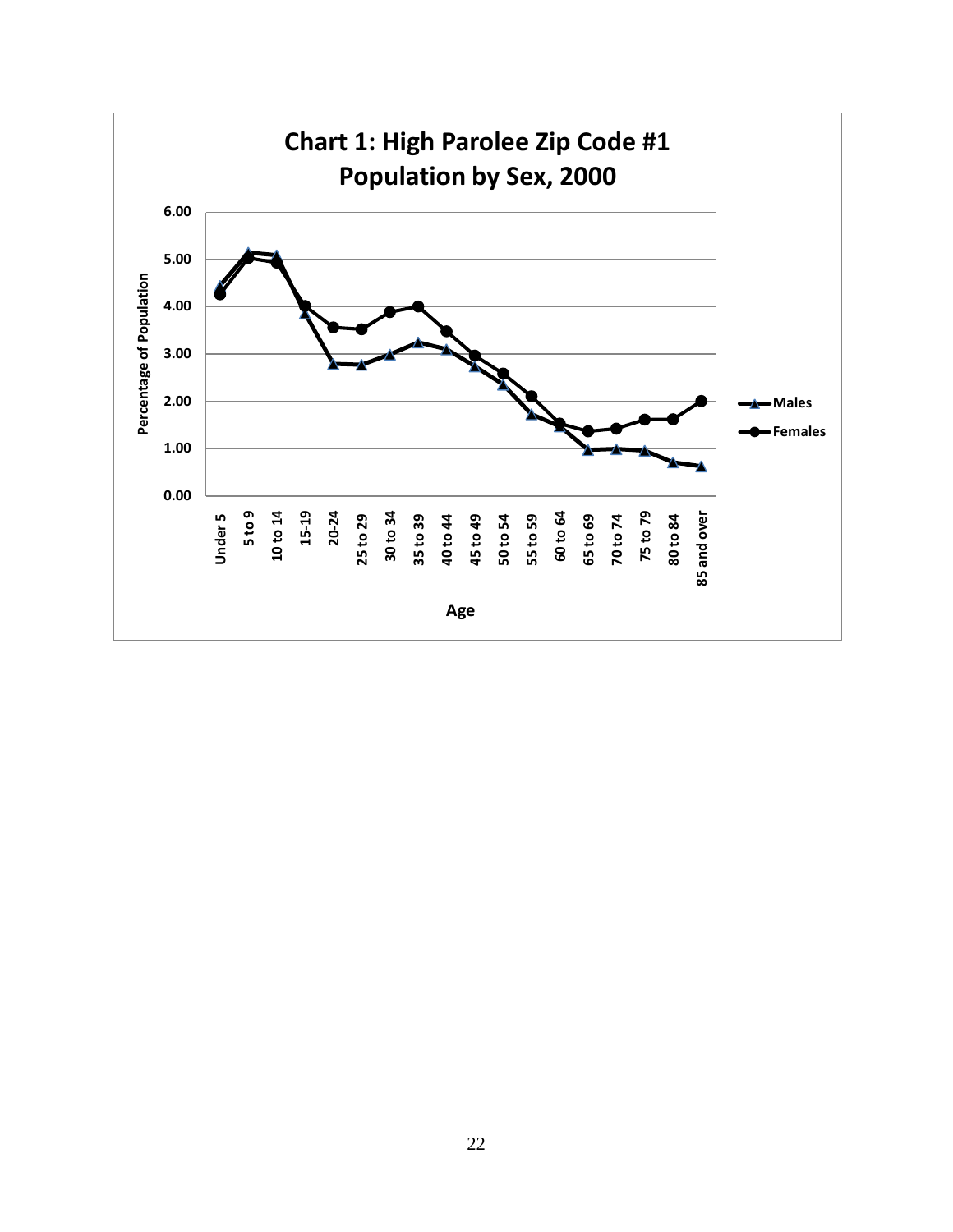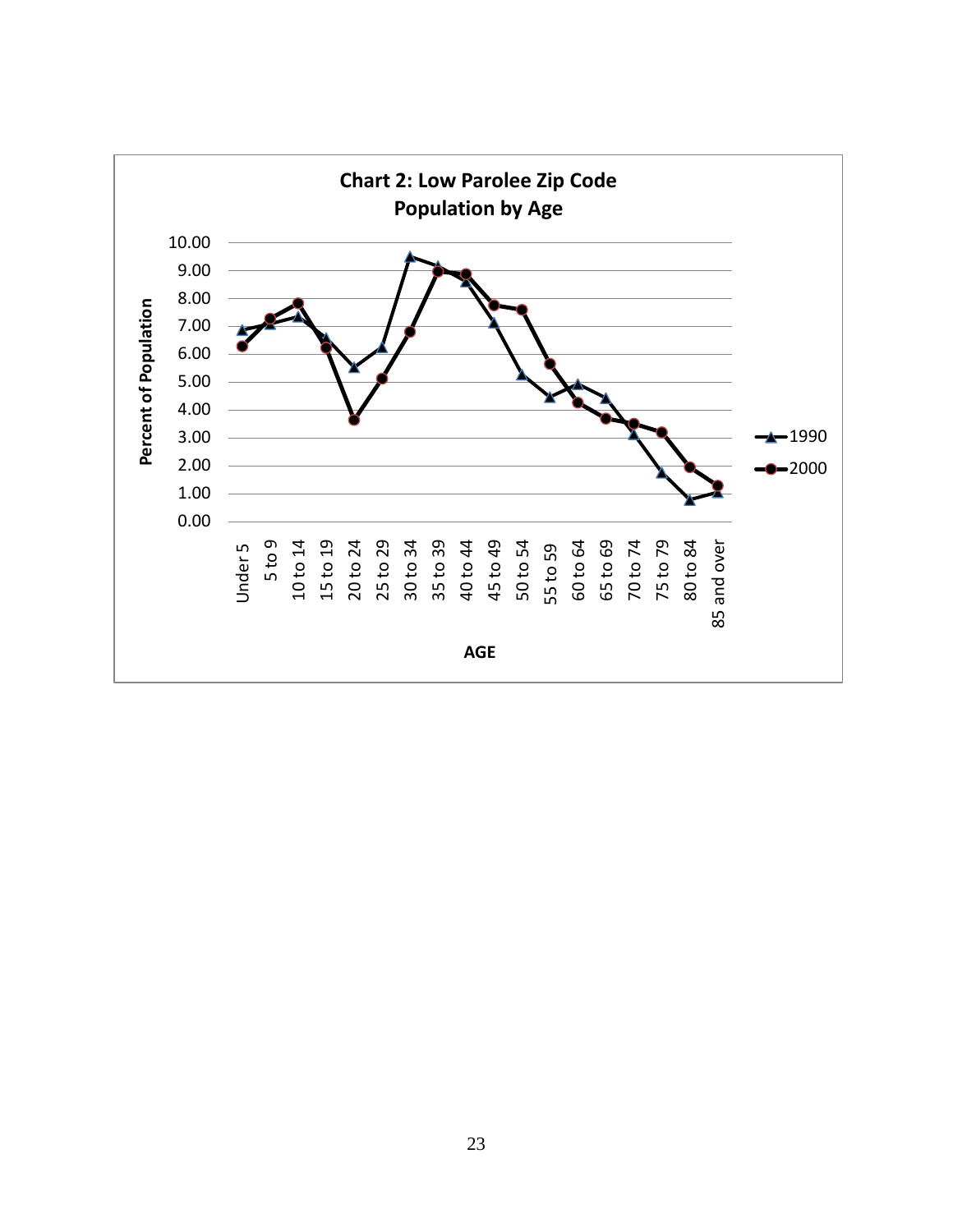